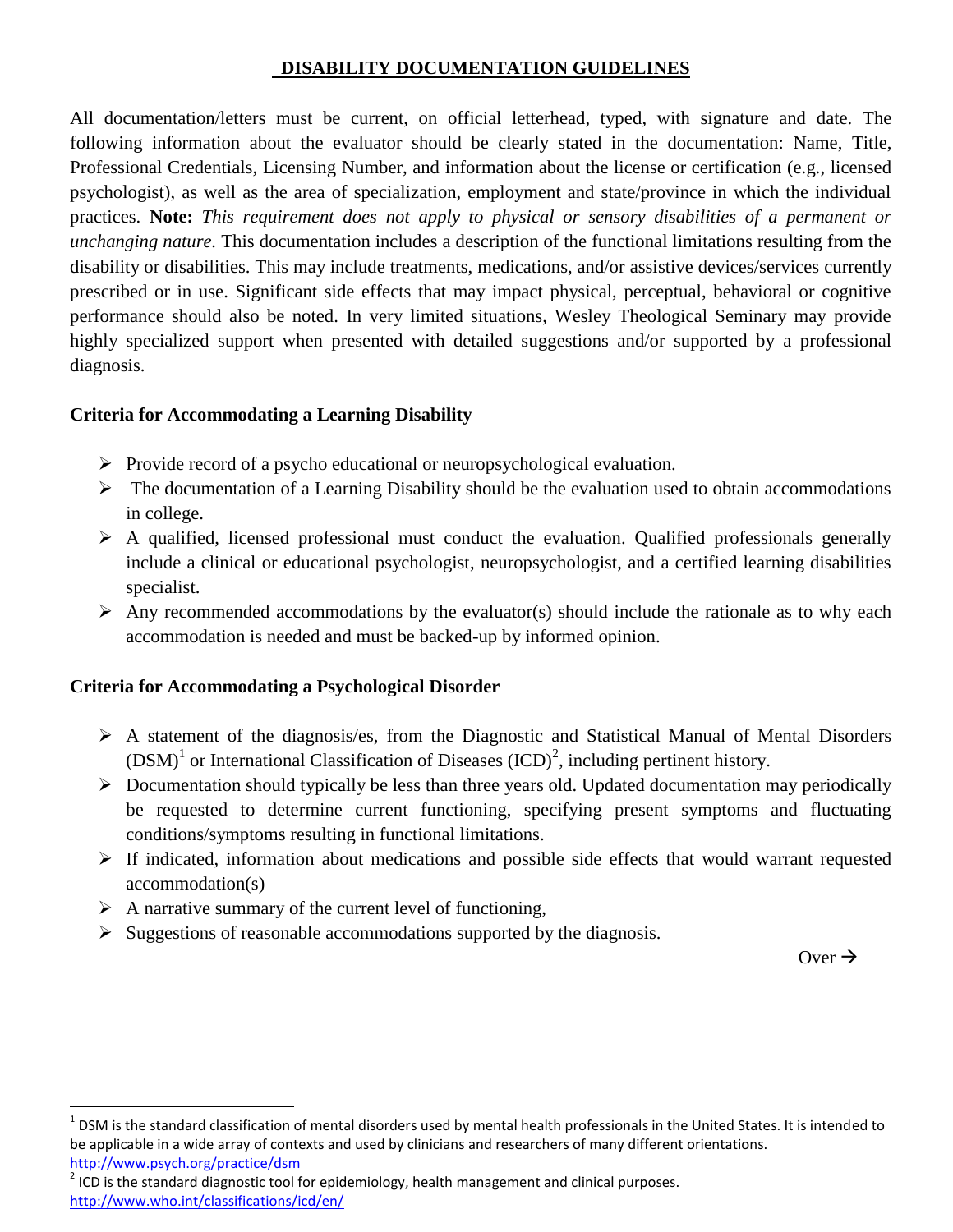### **Criteria for Accommodating a Physical Disability**

- $\triangleright$  An assessment confirming the diagnosis of a physical disability that limits a person's physical functioning, mobility, dexterity or stamina. Some examples of physical disabilities include hearing impairment, visual impairment, respiratory disorders, and/or epilepsy.
- $\triangleright$  Documentation should be less than three years old. In cases where the hearing loss or visual impairment is static (unchanging), an older assessment may be presented with a note from a physician confirming that there have been no changes in functioning since the last assessment. If the hearing or vision loss is progressive, updated documentation may periodically be requested.
- $\triangleright$  Suggestions by the physician of reasonable accommodations supported by the diagnosis are recommended.
- $\triangleright$  A summary of the current level of functioning, specifying areas of functional limitation.
- $\triangleright$  A summary of the assessment procedures used to come to the diagnosis.

## **Criteria for Accommodating Other Medical Conditions**

- $\triangleright$  In general, a diagnosis of a medical condition, including prognosis by a licensed physician is required. If no specific diagnosis has been made, documentation must demonstrate that present medical symptoms substantially limit one or more major life activities.
- $\triangleright$  Documentation should be less than three years old. In cases where the impairment is static (unchanging), an older assessment may be presented with a note from a physician confirming that there have been no changes in functioning since the last assessment. If functioning is expected to change during the student's enrollment, updated documentation may periodically be requested.
- $\triangleright$  A summary of the current level of functioning, specifying areas of functional limitation.
- $\triangleright$  A summary of the assessment procedures used to come to the diagnosis.
- $\triangleright$  Suggestions by the physician of reasonable accommodations supported by the diagnosis are recommended.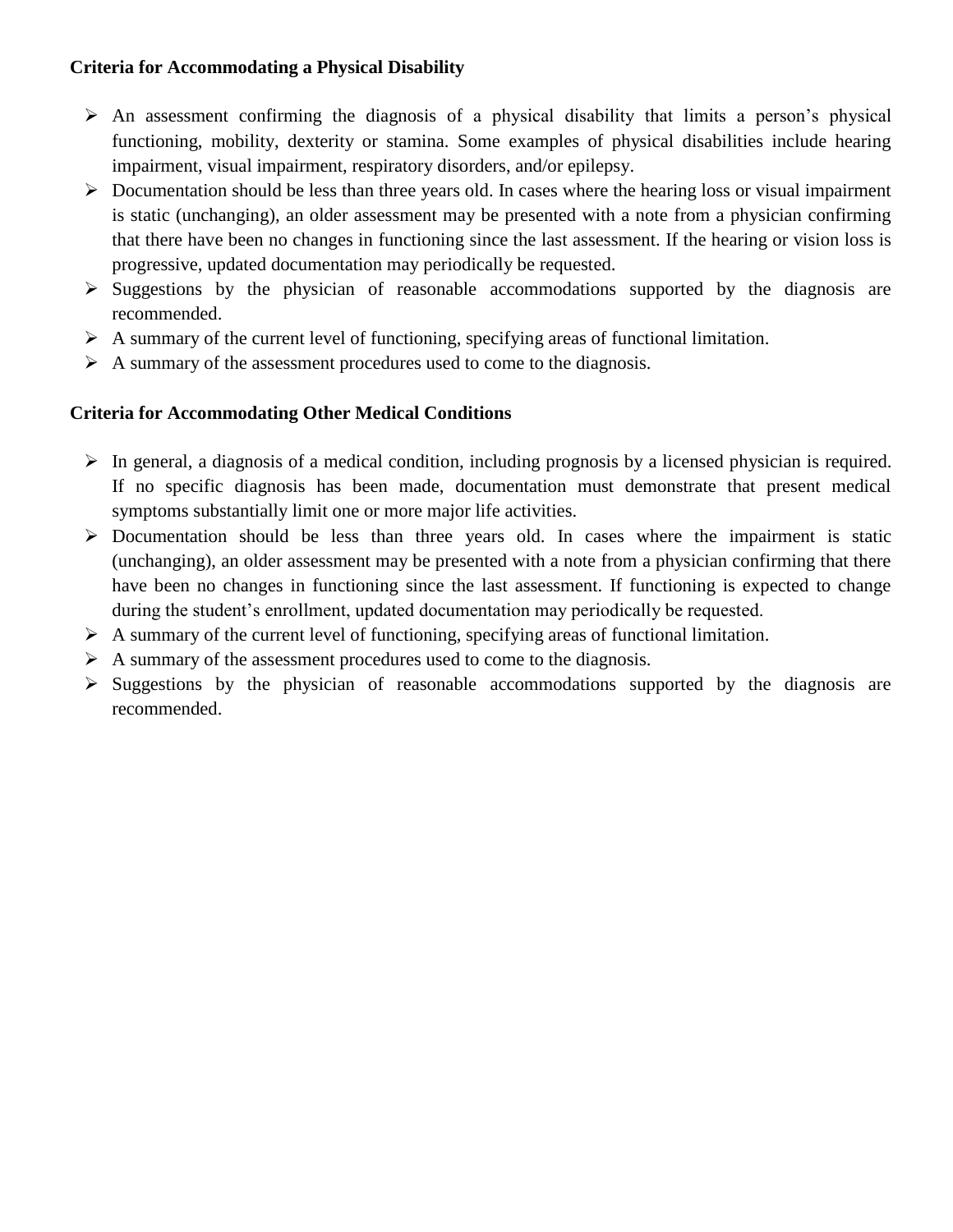

| Wesley ID Number: | <b>Wesley Email Address:</b> |
|-------------------|------------------------------|
|-------------------|------------------------------|

Prior Institution and Degree: \_\_\_\_\_\_\_\_\_\_\_\_\_\_\_\_\_\_\_\_\_\_\_\_\_\_\_\_\_\_\_\_\_Graduation Date: \_\_\_\_\_\_\_\_\_\_\_\_\_\_\_\_\_\_\_\_\_\_\_\_\_\_\_\_\_\_

The seminary requires that this form and appropriate documentation of a learning, medical, physical and/or psychological disability be submitted four weeks prior to receiving approved accommodations. Students should meet with their professors early in the semester to discuss possible accommodations once the Associate Dean's Office has verified the student's disability. Students receiving accommodations should schedule an appointment with the Associate Dean for Community Life after their first 30 hours of coursework to discuss the student's progress and accommodations. Information contained within the student's file will be kept confidential and will be used by Wesley Theological Seminary only in the effort to identify student needs and reasonable accommodations.

Any additional documentation by supporting parties (e.g. doctors) should be attached to this form. *(See Guidelines)*

- 1. Please check all that apply:
	- $\Box$  AD/HD
	- □ Deaf/Hard of Hearing
	- $\Box$  Learning Disability
	- □ Medical
	- □ Mobility
	- □ Psychological
- □ Speech Impairment
- □ Visual Impairment (Blind/ Partial Sight)

\_\_\_\_\_\_\_\_\_\_\_\_\_\_\_\_\_\_\_\_\_\_\_\_\_\_\_\_\_\_\_ \_\_\_\_\_\_\_\_\_\_\_\_\_\_\_\_\_\_\_\_\_\_\_\_\_\_\_\_\_\_\_

- $\Box$  Other, please specify:
- 2. Please describe any approved accommodations or support services and/or devices you have used in previous academic and/or residential settings:

\_\_\_\_\_\_\_\_\_\_\_\_\_\_\_\_\_\_\_\_\_\_\_\_\_\_\_\_\_\_\_\_\_\_\_\_\_\_\_\_\_\_\_\_\_\_\_\_\_\_\_\_\_\_\_\_\_\_\_\_\_\_\_\_\_\_\_\_\_\_\_\_\_\_\_\_\_\_\_\_\_\_\_\_\_\_\_\_\_ \_\_\_\_\_\_\_\_\_\_\_\_\_\_\_\_\_\_\_\_\_\_\_\_\_\_\_\_\_\_\_\_\_\_\_\_\_\_\_\_\_\_\_\_\_\_\_\_\_\_\_\_\_\_\_\_\_\_\_\_\_\_\_\_\_\_\_\_\_\_\_\_\_\_\_\_\_\_\_\_\_\_\_\_\_\_\_\_\_ \_\_\_\_\_\_\_\_\_\_\_\_\_\_\_\_\_\_\_\_\_\_\_\_\_\_\_\_\_\_\_\_\_\_\_\_\_\_\_\_\_\_\_\_\_\_\_\_\_\_\_\_\_\_\_\_\_\_\_\_\_\_\_\_\_\_\_\_\_\_\_\_\_\_\_\_\_\_\_\_\_\_\_\_\_\_\_\_\_ \_\_\_\_\_\_\_\_\_\_\_\_\_\_\_\_\_\_\_\_\_\_\_\_\_\_\_\_\_\_\_\_\_\_\_\_\_\_\_\_\_\_\_\_\_\_\_\_\_\_\_\_\_\_\_\_\_\_\_\_\_\_\_\_\_\_\_\_\_\_\_\_\_\_\_\_\_\_\_\_\_\_\_\_\_\_\_\_\_ \_\_\_\_\_\_\_\_\_\_\_\_\_\_\_\_\_\_\_\_\_\_\_\_\_\_\_\_\_\_\_\_\_\_\_\_\_\_\_\_\_\_\_\_\_\_\_\_\_\_\_\_\_\_\_\_\_\_\_\_\_\_\_\_\_\_\_\_\_\_\_\_\_\_\_\_\_\_\_\_\_\_\_\_\_\_\_\_\_ \_\_\_\_\_\_\_\_\_\_\_\_\_\_\_\_\_\_\_\_\_\_\_\_\_\_\_\_\_\_\_\_\_\_\_\_\_\_\_\_\_\_\_\_\_\_\_\_\_\_\_\_\_\_\_\_\_\_\_\_\_\_\_\_\_\_\_\_\_\_\_\_\_\_\_\_\_\_\_\_\_\_\_\_\_\_\_\_\_